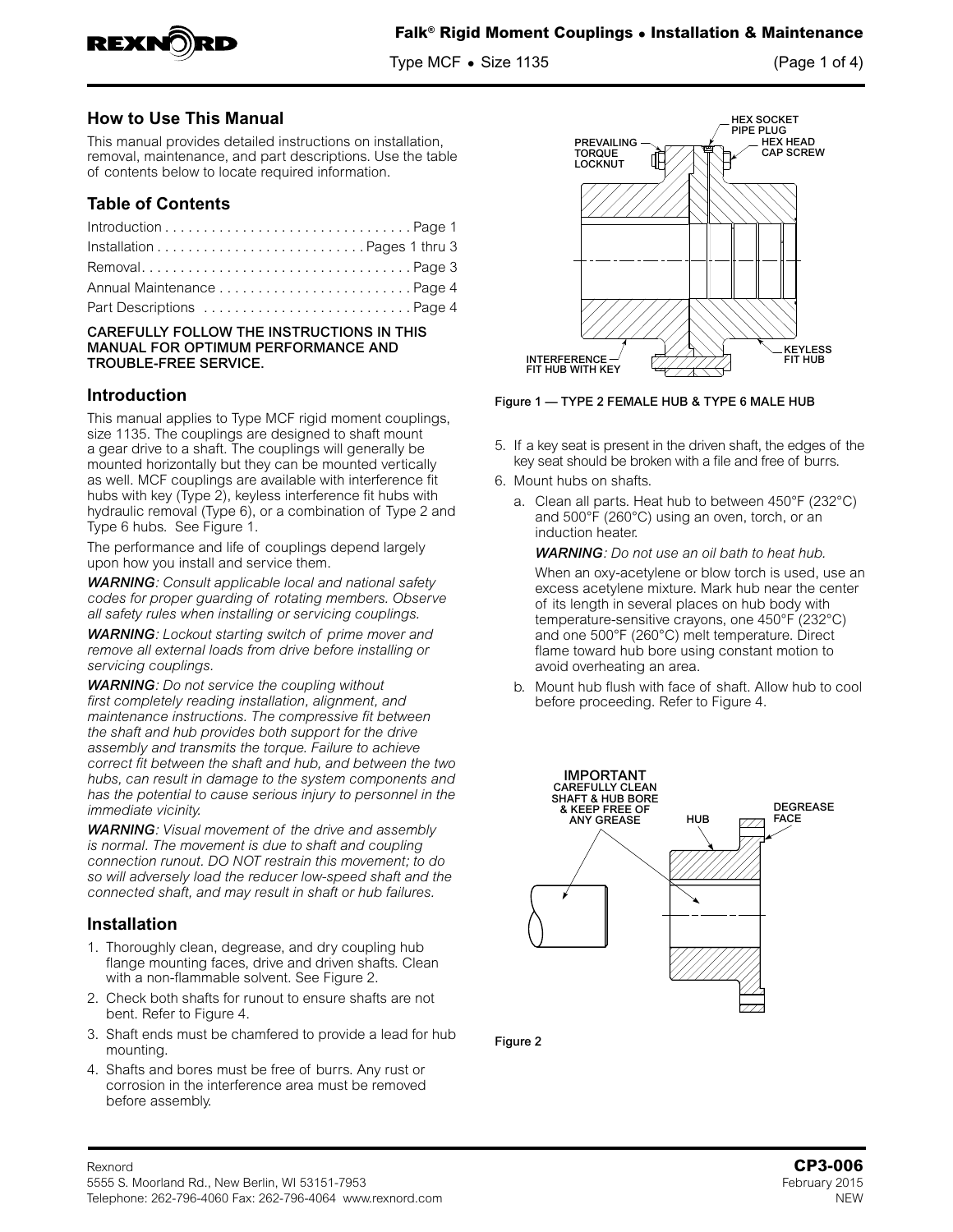(Page 2 of 4) Type MCF **•** Size 1135



#### Figure 3

c. Check that the hub is correctly positioned on the shaft, then using dial indicators, check hub runout as illustrated in Figure 4. Checking the hub runout ensures correctness of hub mounting and will reduce drive movement. Make sure runout values do not exceed limits listed in Table 1. If runout is excessive, remove hub following the removal instructions, and carefuly remount the hub to the shaft.



Figure 4

**Table 1 — Maximum Runouts (TIR) for Dial Indicators – Inch (mm)**

| All          | #1         | #2   | un<br>πs |
|--------------|------------|------|----------|
| <b>Sizes</b> | 125<br>.UU | .UU3 | 0.076    |

- 7. With suitable lifting equipment, move the drive/motor assembly into position, approximately parallel and in line with the driven shaft using hub flanges as a guide. Align fastener holes, and install and hand tighten one flange fastener. Align hub registers and flange fastener holes. Install all flange bolts finger tight.
- 8. Use a precision torque wrench and equally tighten all opposing fasteners while allowing the drive assembly to move as required to draw the flanges together (flexible support). Continue tightening until flanges are mated and all flange fasteners are torqued to values specified in Table 2.

### **Table 2 — Flange Fastener Tightening**

| <b>COUPLING</b>       | <b>Flange Fastener Size</b><br>Grade 8 | <b>Flange Fastener Tightening</b><br><b>Torque Tolerance 5%</b> |      |
|-----------------------|----------------------------------------|-----------------------------------------------------------------|------|
| <b>SIZE</b><br>(Inch) | (Mm)                                   | $(Ib-ft)$                                                       |      |
| <b>1135 MCF</b>       | $2.500 - 4$ UNC $\times$ 11.00         | 12745                                                           | 9400 |

- 9. Fasten the torque arm to the bed frame per gear drive instructions and remove the lifting equipment. Rexnord recommends that a loose, unrestraining safety sling be attached to the bedplate and support structure to support the drive in case of an emergency.
- 10. Using dial indicators per Figure 5, measure assembly runout on driving and driven shafts. Runout values should be within 0.005" (0.127 mm) TIR (total indicator reading) to minimize drive movement. See Table 1.
- 11. Run the drive for a short period of time, and then shut off and lockout motor. Recheck all fasteners for specified torque.
- 12. The coupling installation is now complete. *WARNING: Install the warning nameplate supplied with the coupling on the coupling guard or on some other support structure near the coupling.*



Figure 5

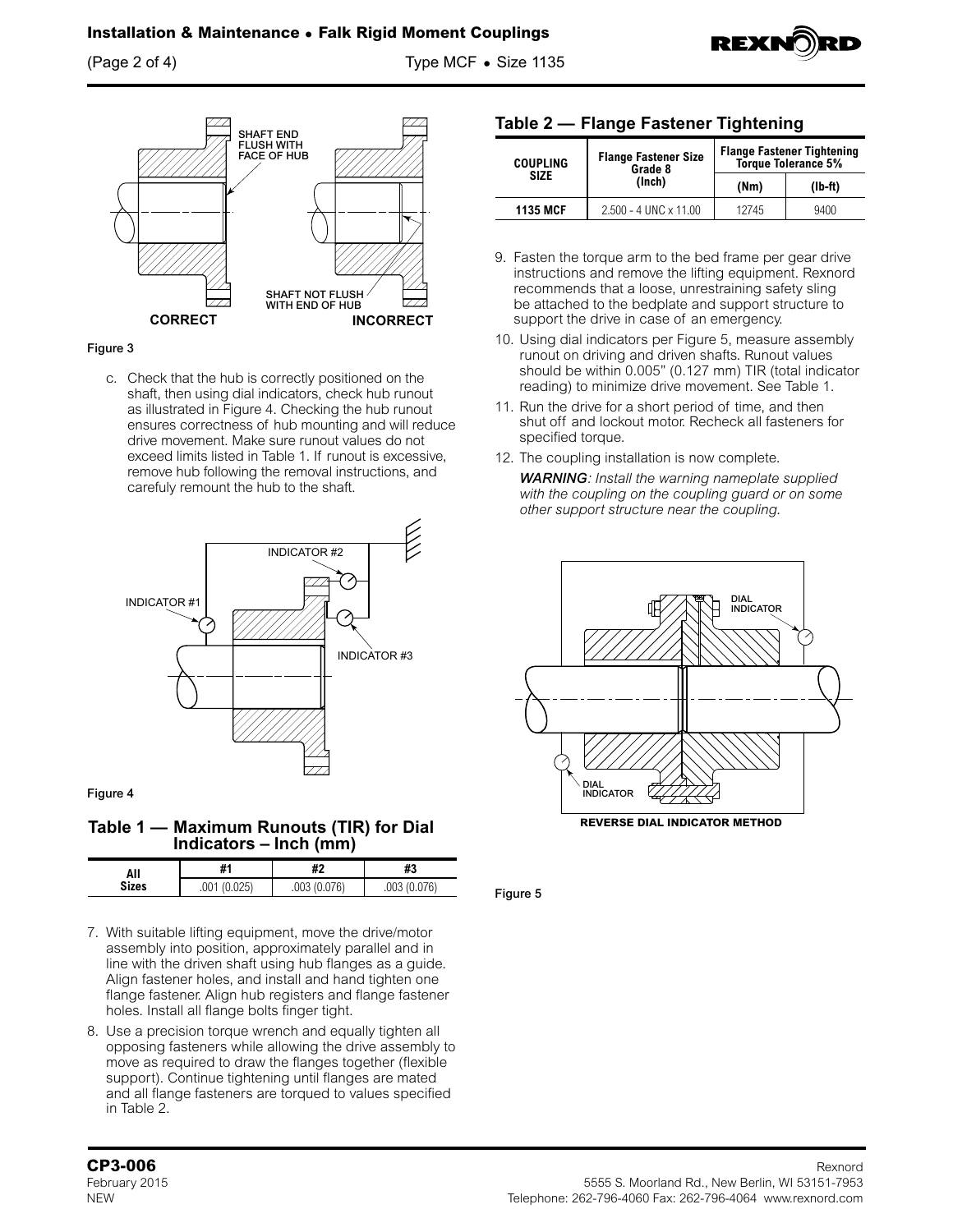

Type MCF **•** Size 1135 (Page 3 of 4)

# **Coupling Disconnection**

*WARNING: Do not disconnect torque arm or tie rod until the low-speed coupling is completely disconnected.*

- 1. With suitable equipment, remove the weight of the drive assembly from the coupling and driven shafts. It is necessary to make fine adjustments of position at each of the bedplate lugs. The lifting slings should have appropriate provisions for adjustment.
- 2. Lift the drive by the lifting lugs in the bedplate or wrap slings around the assembly when a bedplate is not used. Balance loads so drive is level and will not swing down when the coupling is disconnected.
- 3. Loosen flange fasteners in sequence until all fasteners have at least a 0.125" (3.175 mm) clearance under the fastener heads. Remove all but one fastener near the top of the flange. Separate the two flanges using four 1/2–13UNC fasteners (not supplied with coupling) inserted in the four jackscrew holes in the male register flange. Continue backing off the last flange fastener as the flanges are separated. When completely separated, adjust the weight of the drive assembly until the weight is off the last fastener. Carefully remove the last fastener.
- 4. Adjust the drive assembly position until all the weight of the assembly is balanced. When the tie rod is no longer bearing any of the weight, disconnect the tie rod. Slowly lower the assembly to the ground.

## **Hub Removal**

- 1. Type 2 Hubs
	- a. Thoroughly clean hubs of grease and solvents to avoid combustion when heat is applied.
	- b. Assemble puller as shown in Figure 6. Check to make sure puller has enough stroke to pull the hub off. Be sure to adequately support both the hub and puller assembly using metal cable slings. Reference Table 3 for the hub puller bolt hole mounting pattern.
	- c. Heat the hub evenly with a rosebud torch to approximately 400° to 500°F (204° to 260°C) while applying pressure to the puller. The temperature may be measured with a heat-sensitive crayon. Apply puller pressure until the hub clears the shaft.
- 2. Type 6 Hubs
	- a. Mount a hydraulic hub puller (see Figure 7) on the end of the hub with a pressure rod against the shaft end. Reference Table 3 for the hub puller bolt hole mounting pattern. The puller must have an axial travel equal to or greater than the hub-to-shaft bore length. Be sure to adequately support both the hub and puller assembly using metal cable slings.
	- b. Mount the hydraulic expansion fittings to the hub and high-pressure hydraulic pump. Pressurize the hub-to-shaft interface until oil is oozing out between bore and shaft, or to the removal pressure called out in Table 4. Apply axial removal force at the same time as pressurizing the hub. Shut off pressure (item 8 of Figure 7) prior to the groove being exposed beyond the shaft end.

## **Table 3 — Type 2 & Type 6 Hub Puller Bolt**

| <b>COUPLING</b> | <b>Flange Face Puller Bolt Holes</b><br>UNC Tap (2 x Dia Deep) |                                      |
|-----------------|----------------------------------------------------------------|--------------------------------------|
| <b>SIZE</b>     | BC - Inch (mm)                                                 | UNC Tap $(4 \text{ } @ 180^{\circ})$ |
| <b>1135 MCF</b> | 25.00 (635)                                                    | $2.000 - 4.5$ UNC                    |

### **Table 4 — Type 6 Hub Removal Pressure**

| <b>COUPLING</b> | <b>Maximum Recommended Pressure At Hub Bore</b><br><b>When Dismounting Hub</b> |                   |
|-----------------|--------------------------------------------------------------------------------|-------------------|
| SIZF            | (MPa)                                                                          | (psi)             |
| <b>1135 MCF</b> | 138 - 152                                                                      | $20.000 - 22.000$ |



Figure 6 — BASIC TYPE 2 HUB REMOVAL EQUIPMENT